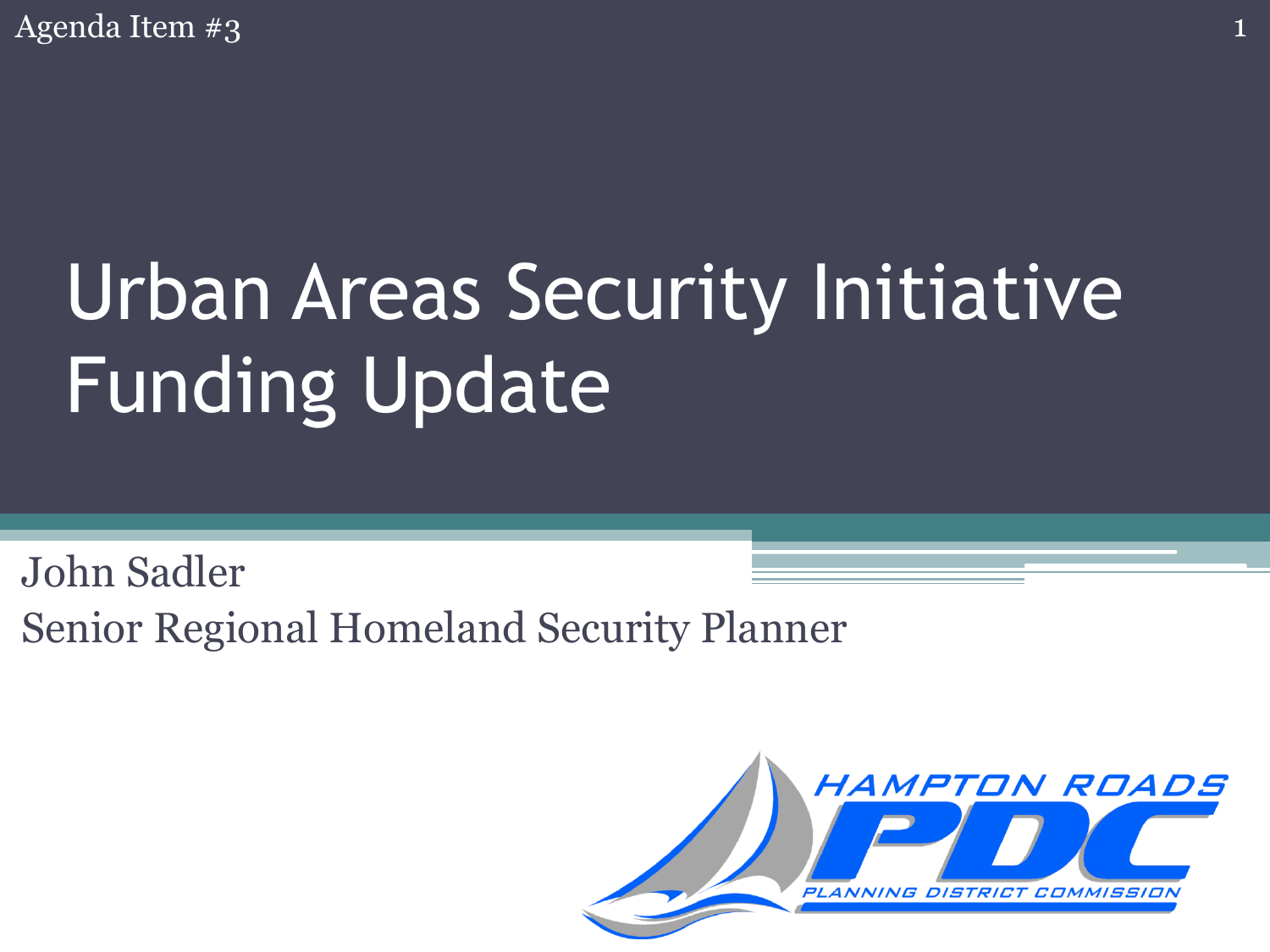#### UASI Introduction

- Program inception is FY 2003
- Purpose Enhance regional preparedness in major metropolitan areas to prevent, protect against, respond to, and recover from acts of terrorism
	- Address the unique planning, organization, equipment, training, and exercise needs
- Hampton Roads designated FY 2007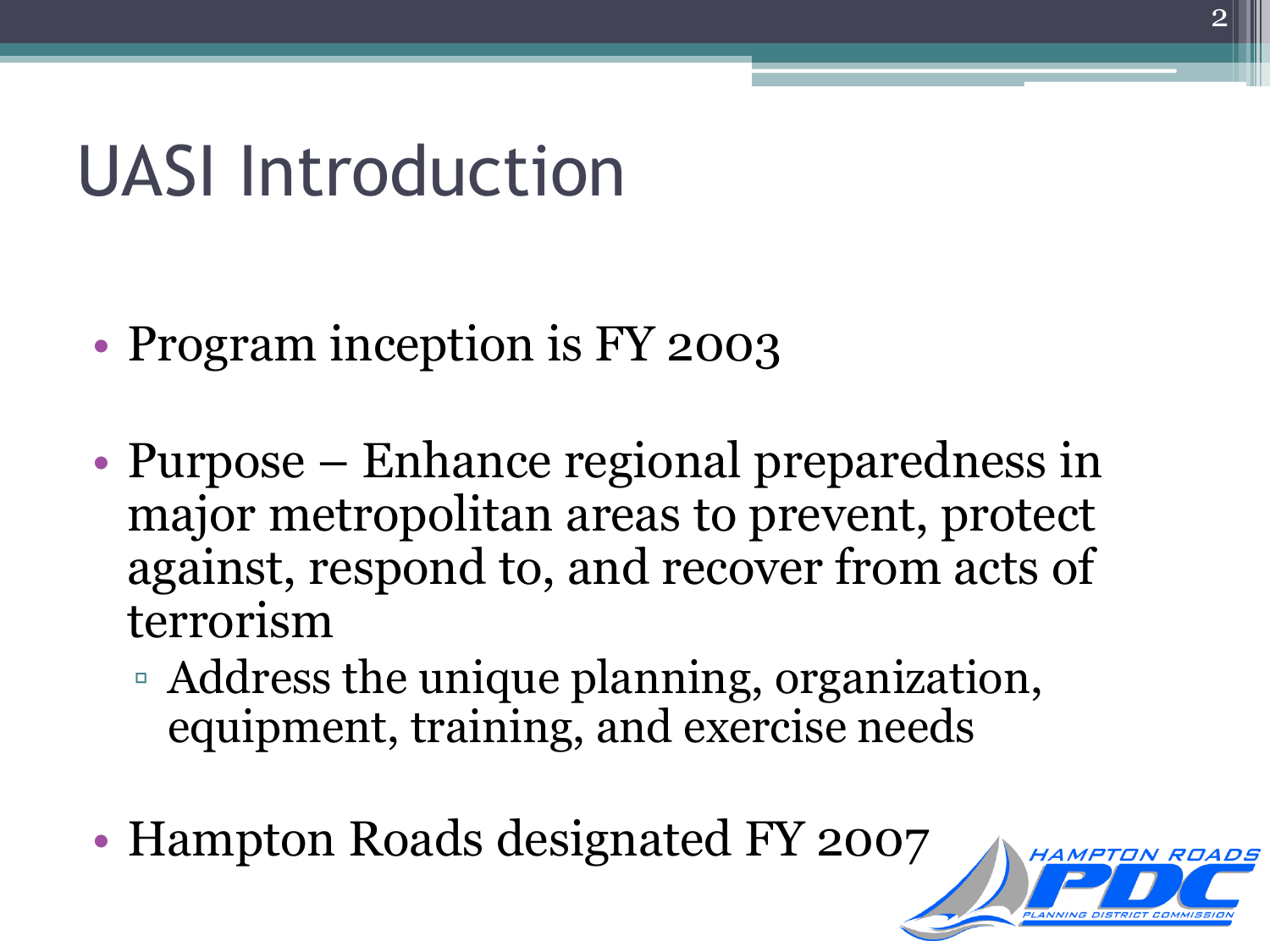#### Hampton Roads Urban Area Working Group



Voting Nonvoting

| <b>City/County</b><br><b>Administration</b>           | Law<br><b>Enforcement</b> | <b>Port Authority</b>             | <b>Surry Nuclear</b><br><b>Power Plant</b> |
|-------------------------------------------------------|---------------------------|-----------------------------------|--------------------------------------------|
| <b>Emergency</b><br><b>Management</b>                 | <b>Fire</b>               | <b>Health</b>                     | <b>Public</b><br><b>Utilities</b>          |
| <b>Comms</b>                                          | <b>MMRS</b>               | <b>Fusion/Intel</b>               | <b>Citizen Corps</b>                       |
| <b>Emergency</b><br><b>Medical</b><br><b>Services</b> | <b>HRPDC</b>              | <b>Gov's Office</b>               | <b>VDEM</b>                                |
|                                                       | <b>Transit</b>            | <b>Higher</b><br><b>Education</b> | <b>RCPT</b>                                |
|                                                       |                           |                                   |                                            |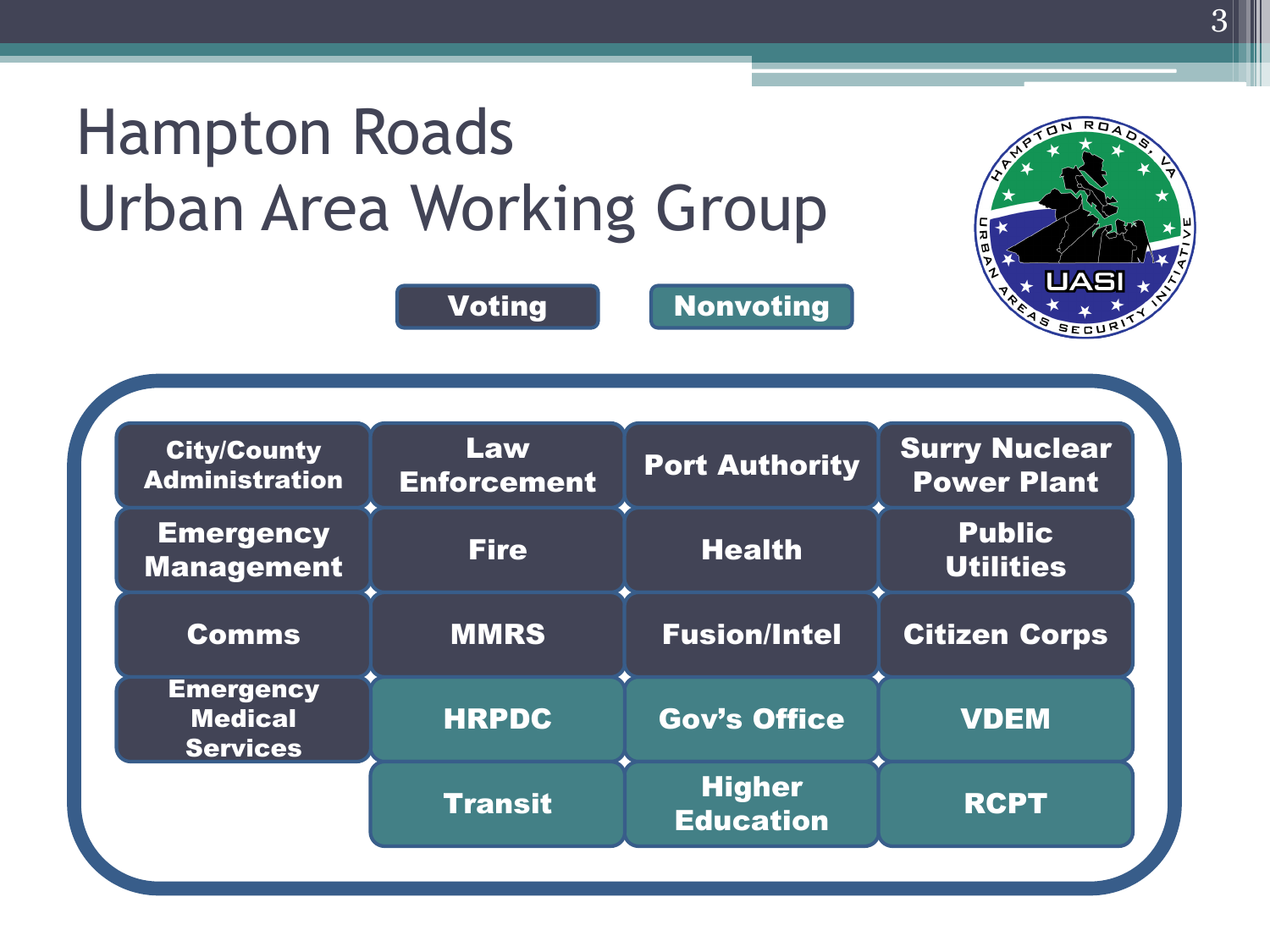## Funding History

| <b>TOTAL UASI FUNDING</b> |                 |  |  |
|---------------------------|-----------------|--|--|
| <b>FY07 UASI</b>          | \$7,800,000     |  |  |
| <b>FY08 UASI</b>          | \$7,760,000     |  |  |
| <b>FY09 UASI</b>          | \$7,372,100     |  |  |
| <b>FY10 UASI</b>          | \$7,372,100     |  |  |
| <b>FY11 UASI</b>          | \$5,160,470     |  |  |
| <b>FY12 UASI</b>          | \$0             |  |  |
| <b>FY13 UASI</b>          | \$0             |  |  |
| <b>TOTAL:</b>             | \$35,464,670.00 |  |  |
| HR:                       | \$33,636,990    |  |  |
| <b>VDEM:</b>              | \$1,827,680     |  |  |

- Major Initiatives
	- Communications
	- WebEOC
	- Incident Mgmt. Team

4

- Homeland Security Planning
- Personal Protective Equ.

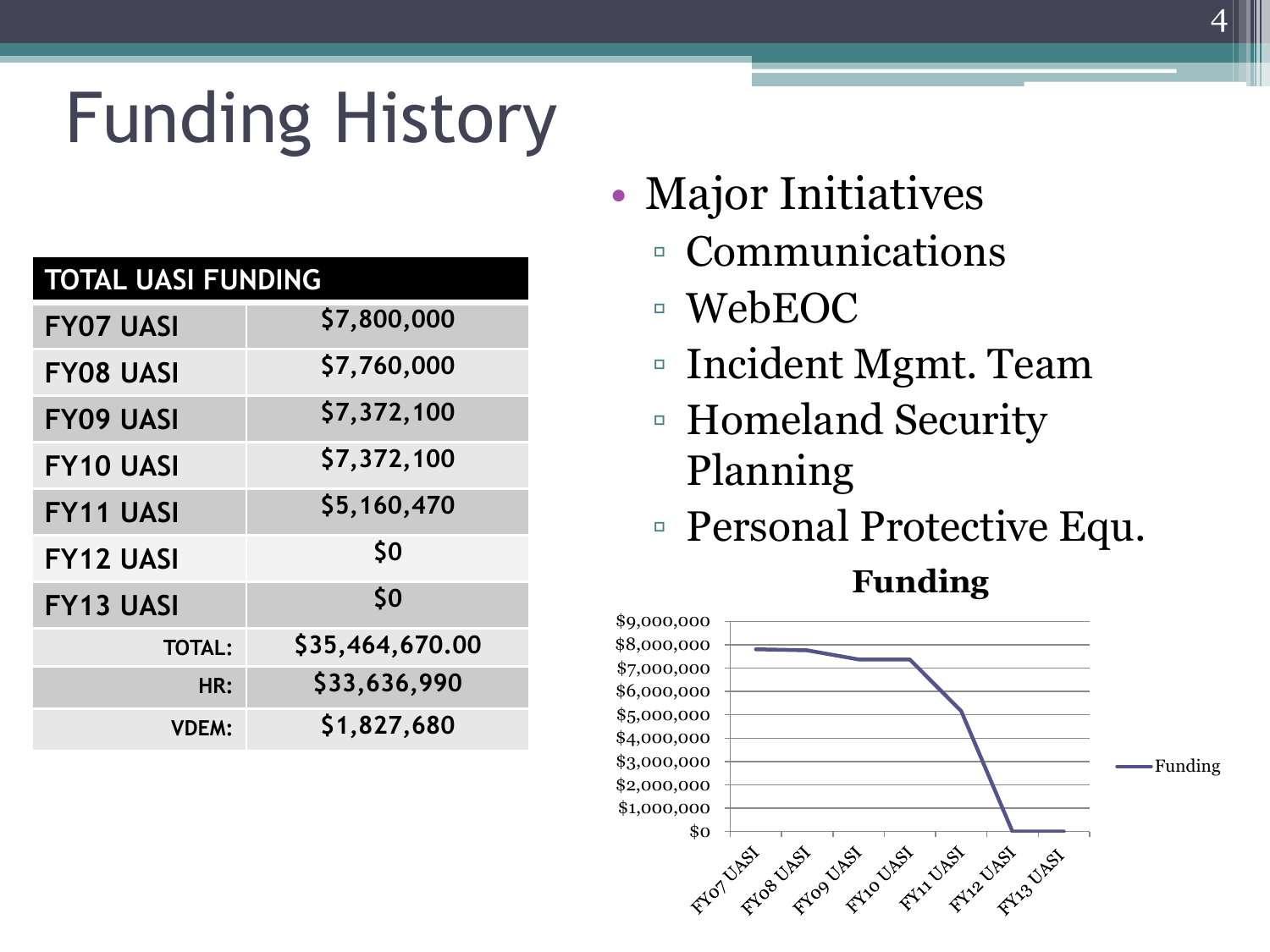## UAWG Efforts

- Agreed to continue as a cross-discipline, coordinating body
	- Plan and collaborate regionally to close capability gaps
- Several efforts to engage federal and state decision-makers
- Adoption of Region V Measure

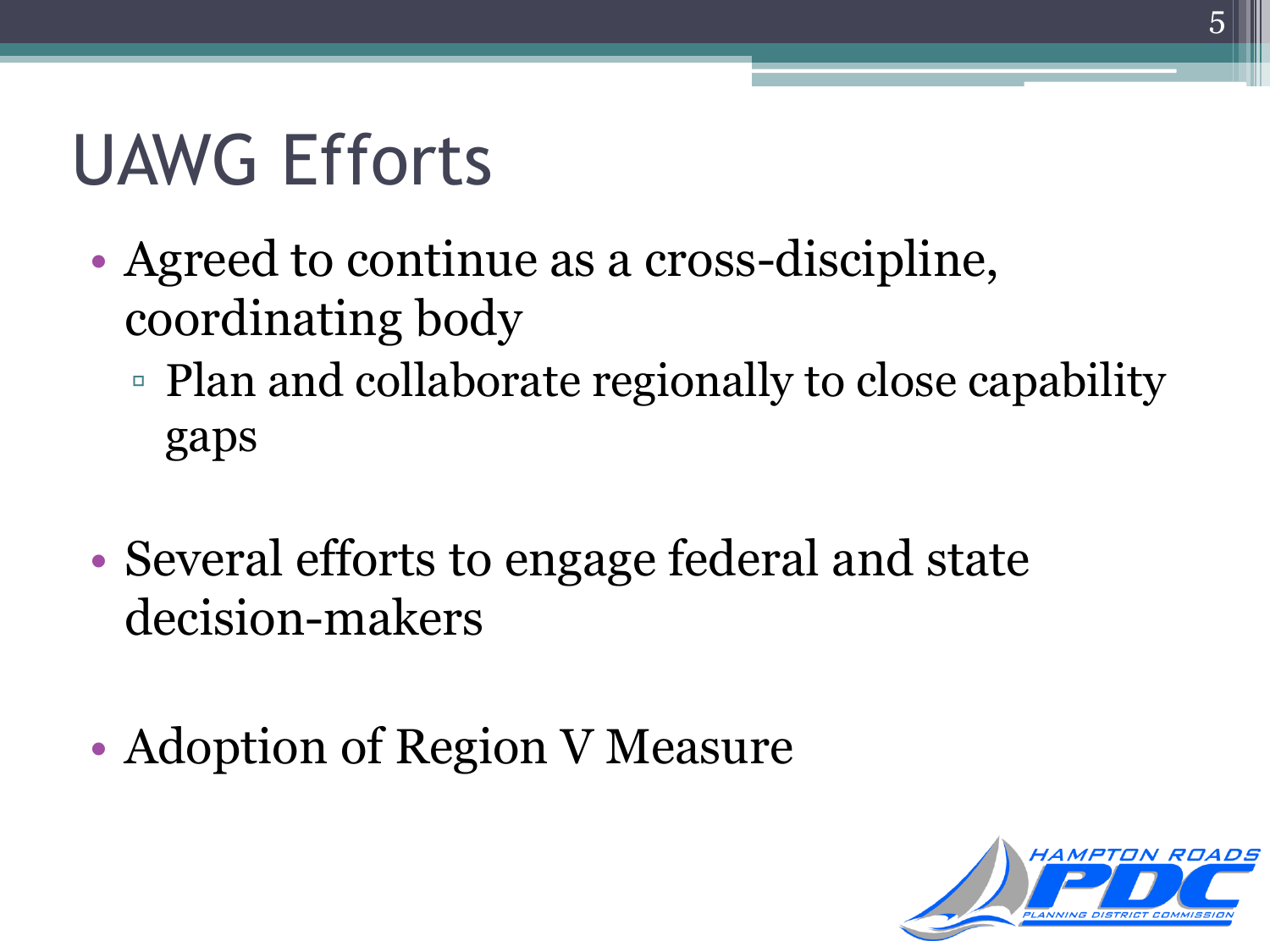#### **Update**

- Hampton Roads reinstated as high-risk urban area in FY 2014
	- Recognition of risk by DHS
	- Policy changes within DHS
- Hampton Roads has been allocated \$1 million
- Also eligible for
	- UASI Nonprofit
	- Operation Stonegarden
	- State Homeland Security Grant